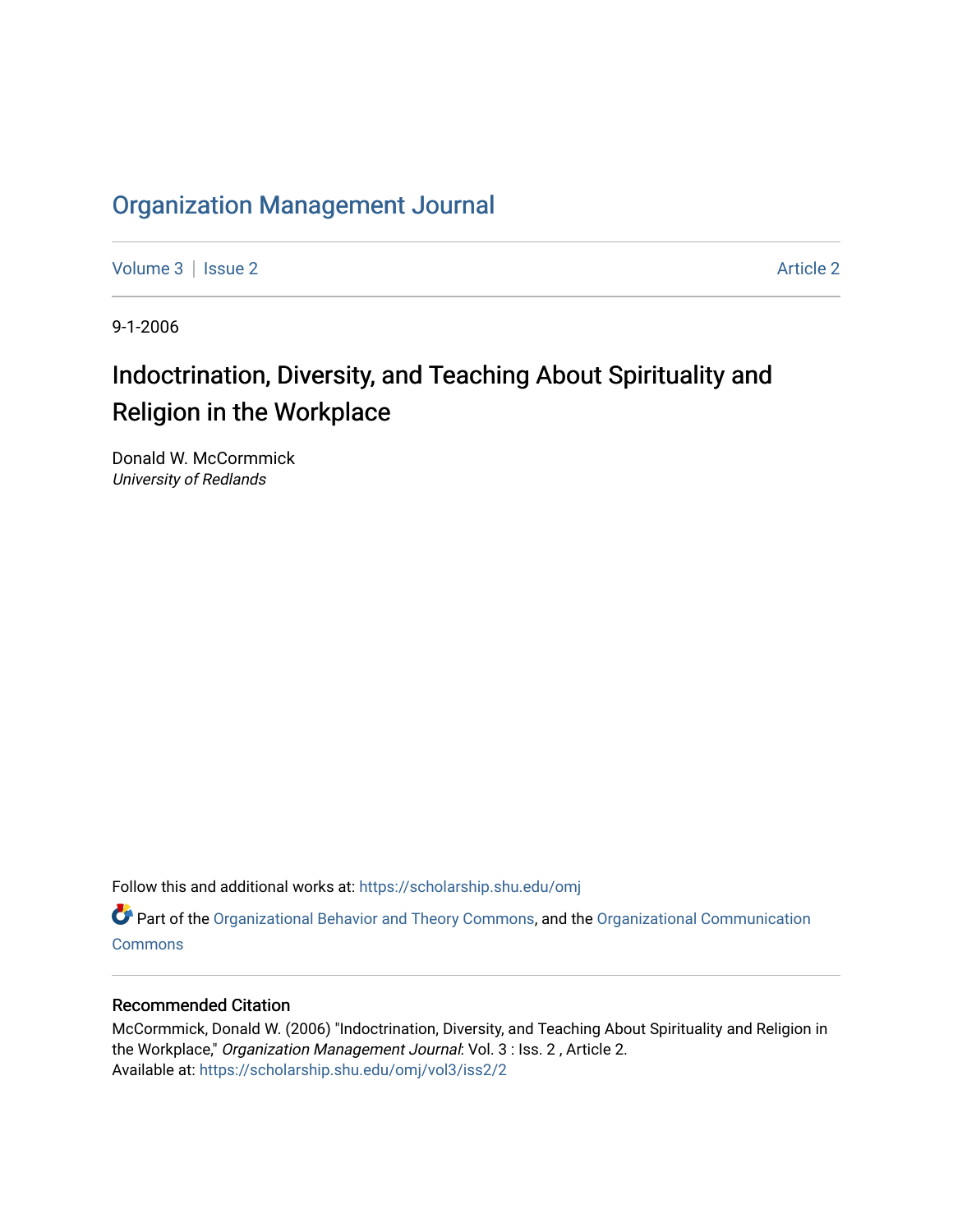Organization Management Journal First Person 2006 Vol. 3, No. 2, 77-91 © 2006 Eastern Academy of Management **ISSN 1541-6518** www.omj-online.org

# Indoctrination, Diversity, and Teaching About Spirituality and Religion in the Workplace

# DONALD W. [MCCORMICK](mailto:dwm2@cwru.edu)

University of Redlands

The author reflects on his experience and discusses problems in teaching a course about spirituality and religion in the workplace. Sometimes indoctrination happens when professors treat their own spiritual ideol ogy as the truth, or they require students to engage in religious practices in class. Indoctrination is teaching people "to accept a system of thought uncritically." The management education literature has little to say about indoctrination. Indoctrination can be avoided by (1) ensuring informed consent, (2) designing learning activities for students from all spiritual perspectives, (3) teaching *about* the topic (instead of taking the "how to" approach), (4) presenting diverse spiritual perspectives, (5) encouraging respect for others' spirituality and religion in discussion, and (6) presenting one's own set of beliefs as one among many. It is hoped that these guidelines can prevent indoctrination not only in courses in spirituality and religion in the workplace, but also in other management courses.

**Key Words:** Spirituality, Religion, Indoctrination, Diversity, Management, Education

I began teaching one of the first college courses on spirituality and religion in the workplace in 1991. The course has brought me a great deal of personal satisfaction but has also raised many pedagogical questions—the knottiest of which (and the one with the most ramifications for peda gogy in general) is teaching such a course without infringing on students' own spiritual and reli gious beliefs. This article examines this problem and proposes several solutions, using examples from the literature and my experience.

The first time I (almost) encroached on my students' religious sensitivities happened before I even taught a course about spirituality and religion in the workplace. I was teaching a small doctoral seminar that emphasized personal growth; two of the ten students were evangelical Christians and at the end of one class I mentioned that I planned to use guided imagery in class the next week. After class, one of the evangelical students told me that he had religious concerns about "New Age" training techniques like guided imagery. He felt that it blocked critical thinking and left its recipients far too vulnerable to suggestion. Later I asked his evangelical colleague if he shared this concern. He said yes, so I decided to do something else; I wasn't particularly invested in guided imagery and felt that the learning culture of the class would be stronger if I didn't ask the class to engage in an activity that deeply unsettled two of the students. Before my discussion with these two students, I had no idea that anyone might object to guided imagery on religious grounds; this incident made me realize that it's hard to tell what will offend our students' spiritual sensibilities.

That incident was a precursor of several problems I began to see, including religious practices in the classroom, a dominating spiritual ideology, and indoctrination. This article discusses these and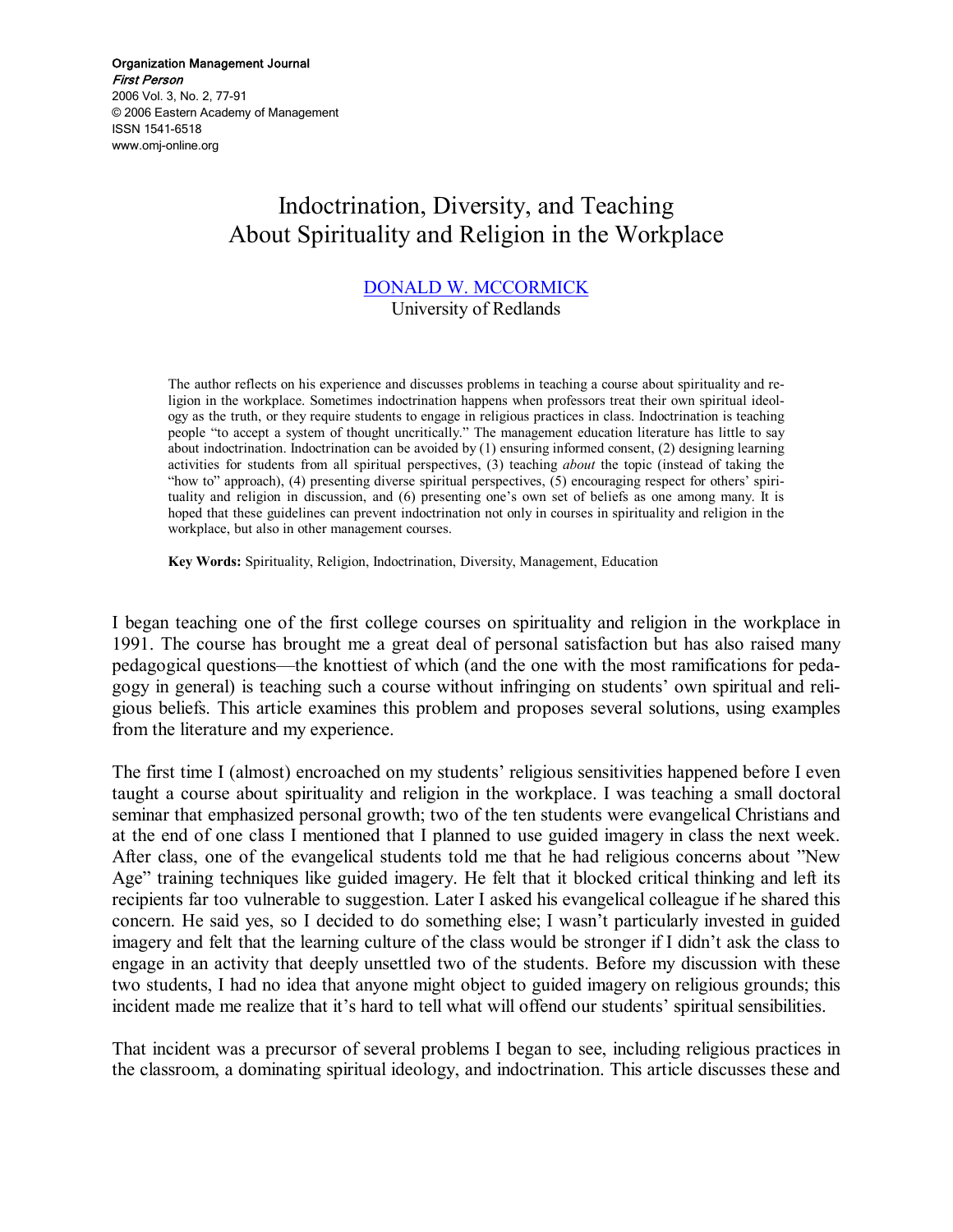then explores ways to avoid these problems. It ends with a discussion of indoctrination in areas of business and management education other than spirituality and religion.

#### **The Problem of Religious Practices in the Classroom**

A few years after I started teaching a class on spirituality and religion in the workplace, the whole spirituality in the workplace movement took off, and I saw and heard of worrisome religious learning activities in similar courses. One colleague required students to engage in Zen meditation. Another had students engage in shamanic ritual. Yet another had students participate in a weekend, mountain retreat at a local Zen center. I appreciate the power of experiential learning such as this. By experiential learning, I mean learning in which the learner is in direct touch with the realities being studied. It is contrasted with learning in which the learner reads, hears, talks, or writes about those referents or realities, but never comes into contact with them as part of the learning process (Keeton, 1982, p. 619).

I am an advocate of experiential learning, and have even published articles on it (McCormick, 1993; McCormick, 1994), but of the three most common approaches to teaching religion—(1) intellectual, (2) convictional, and (3) experiential—the experiential approach "is the most inva sive" (Strange & Rogers, 2003, p. 25). It occurred to me that requiring students to engage in spiritual practices might violate some students' sense of spiritual integrity. I have had an ongoing internal struggle between my desire to create powerful, experiential learning experiences and to protect students' spiritual integrity against intrusion. It was this conflict, incidents like the ones mentioned above, and my concern for their impact on students that stimulated my interest in in doctrination.

#### **The Problem of a Dominating Spiritual Ideology**

Religious practices in class constitute one problem, but over time I noticed another, larger one. It first came to my attention at a conference where I wound up talking about my exciting new course about spirituality and religion in the workplace with a colleague who taught in a BA pro gram for adults. He said that he too taught about workplace spirituality. In a required course, he assigned *Chop Wood, Carry Water: A Guide to Finding Spiritual Fulfillment in Everyday Life* (Fields, Taylor, Weyler & Ingrasci, 1984)—a book by the editors of *The New Age Journal*. A Christian minister in his course objected to the text, saying he felt like there wasn't room for his spirituality in the classroom. My colleague was surprised by and dismissive of this objection.

I was surprised by his dismissal. I had assumed that any professor teaching about spirituality in a secular university would naturally respect the different spiritual and religious orientations of his students. His comment made me question that assumption. The minister in his class had a point; adult students bring their own spiritual orientation to courses like this—an orientation they may have explored deeply. They may object to professors who make assumptions that exclude their path, or who pressure them onto the professor's path. The conscious or unconscious domination by a professor's spiritual worldview implies that students don't have legitimate spiritual perspec tives—the professor's is the right one.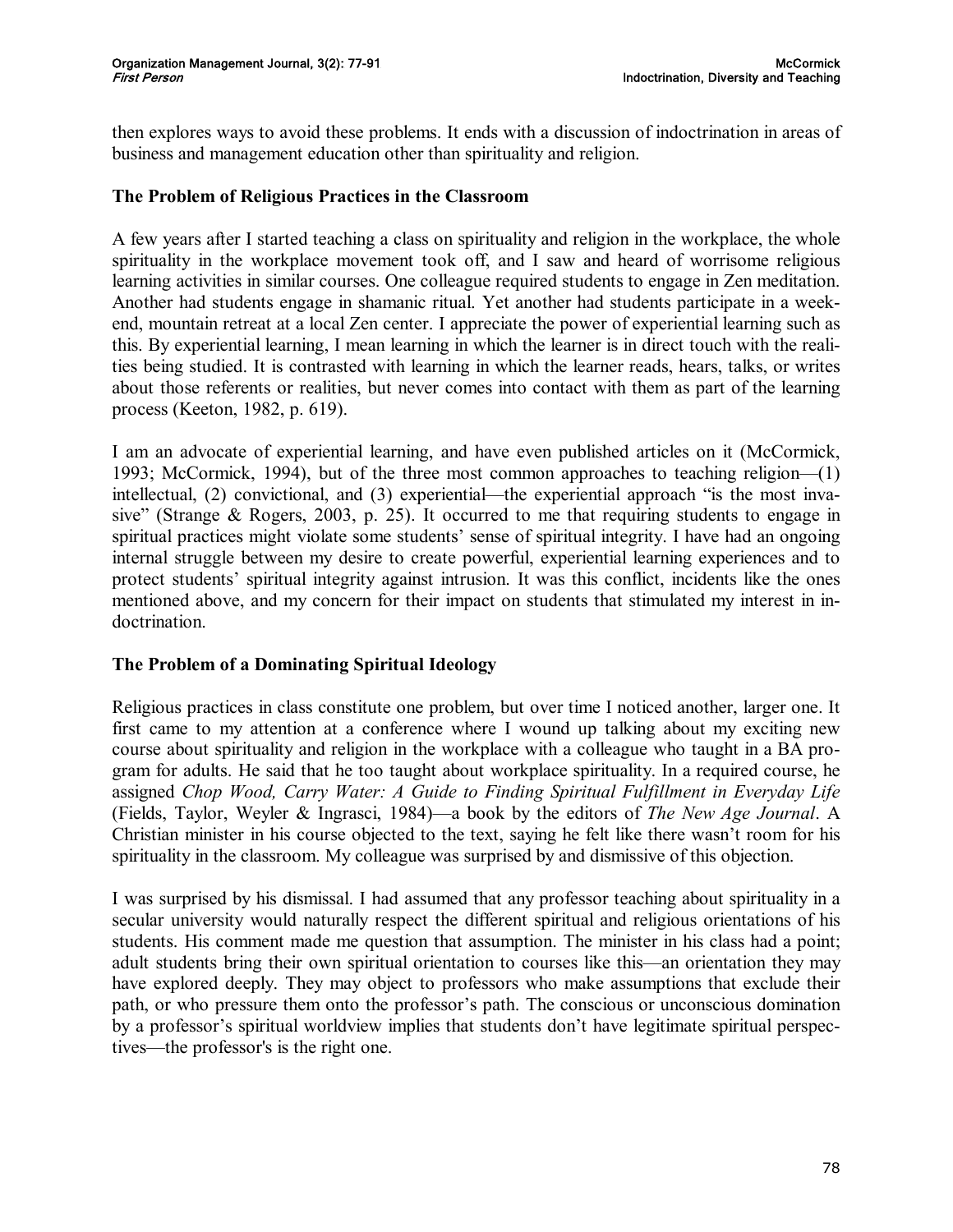Another incident that alerted me to the problem of a dominating spiritual ideology happened at a training session my university held for adjunct faculty members, where I wound up talking to a professor from another university. He told me that his course on spirituality and work was very popular and had fabulous student evaluations, but some students were concerned about the course and their own religion. He said, "I just make sure that they realize that spirituality has nothing to do with religion!"

He didn't seem able to imagine why someone would object or that some peoples' spirituality has everything to do with their religion. He didn't realize that he was uncritically presenting his ideological stance about the separation of religion and spirituality as truth, or that what he said was a religious belief.

I observed a more sophisticated example of this at a professional development workshop before a major academic meeting, where a colleague was presenting on ways to teach about spirituality in the workplace. In his course, he taught that different religions and spiritual paths evolved from different cultural and historical interpretations of a single core mystical experience that was uni versal.

I generally agree with this perspective, but it appeared that my colleague didn't realize that there also existed many other legitimate, competing perspectives about the relationship between religions. He didn't seem to be aware that he was teaching a perspective, not the truth. The field of religious studies calls this particular religious ideology perennialism, as one of its key assertions is that "all 'true' or 'genuine' mystics have always (perennially) arrived at the same set of meta physical truths" (Kripal, 2003, p. 67). Famous advocates of this unity "underlying religion's di verse historical forms" (Wulff, 1997, p. 632) include Huston Smith (1991), Ken Wilber (2000), John Hick (1985), and Aldous Huxley (1945). In the spirituality in the workplace movement, Mitroff and Denton (1999) are perennialism's most prominent advocates, and it is a common possibly *the* dominant—perspective in the *Academy of Management*'s Management, Spirituality and Religion Interest Group. Years ago, perennialism dominated religious studies, but now the perennialists have become an "embattled minority" (Horgan, 2003, p. 13). My colleague at the professional development workshop didn't realize that his view was not undebatable truth, but was a highly debatable ideological stance. In this sense his ideology was hegemonic—so encom passing that it didn't occur to him or the other people in the room that there could be other views.

Perennialism works out differences between religions in a manner that appeals to some, but that leaves others feeling misrepresented. The philosopher of religion Steven Katz feels that perennialism distorts important elements of Jewish mysticism in order to make it more "mutually compati ble" (Horgan, 2003, p. 45) with other mystical traditions. The Catholic scholar of mysticism Bernard McGinn complains that perennialism "strips Christian mysticism of precisely those religious distinctions that he as a Catholic finds most meaningful" (Horgan, 2003, p. 40). Katz says perennialists, "think they are being ecumenical; they're saying everybody has the same belief. But they are doing injustice to all the people who say, 'I'm not believing like you do'" (quoted in Horgan, 2003, p. 47). I see colleagues who are blind to the problem and worry that the damage to students is invisible. I teach a lot of working class students who hold religious and spiritual beliefs that are unfashionable in the academy, and I worry about what can be done to them, especially when I hear the perennialists' unquestioned assumptions.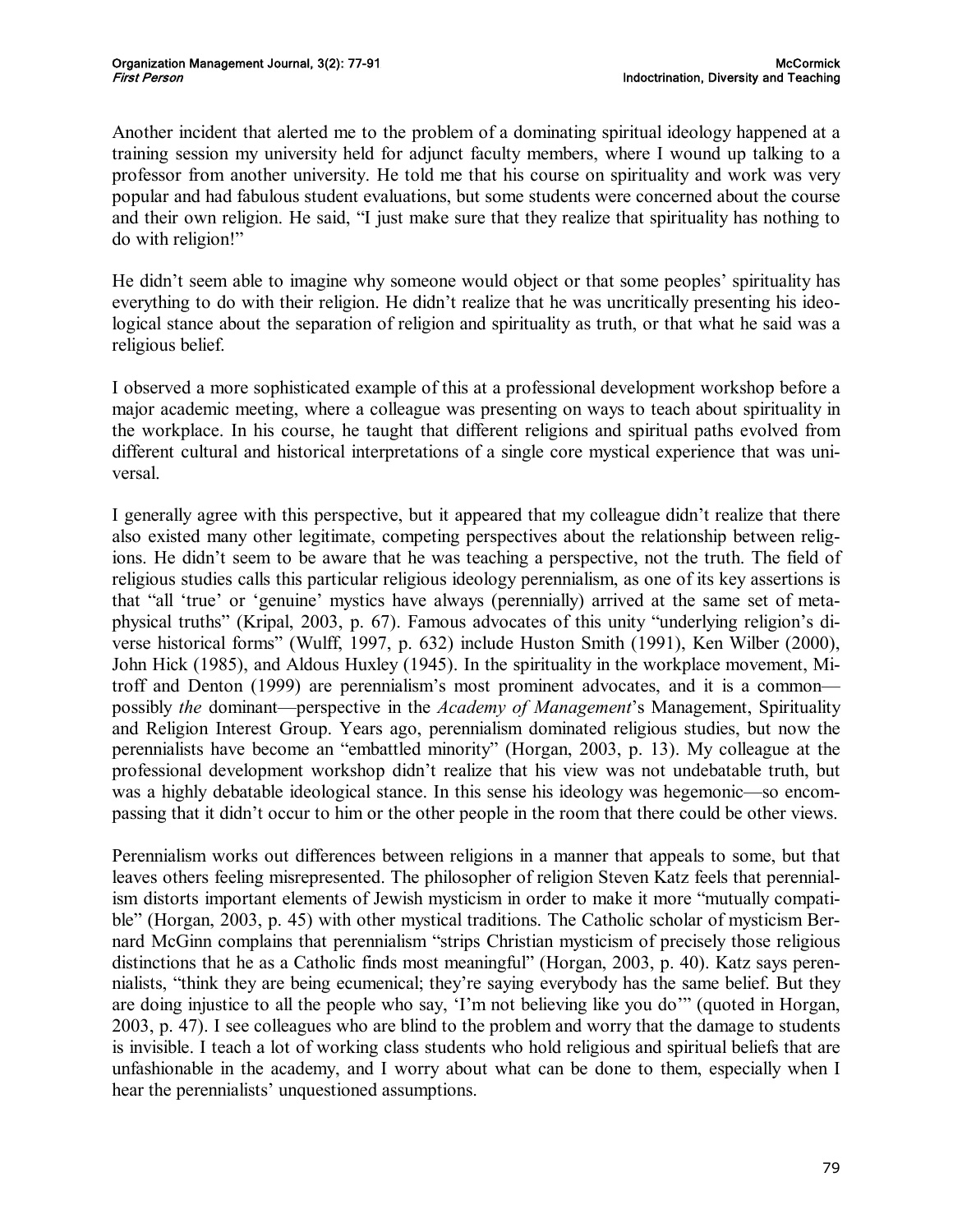#### **Spiritual Indoctrination in the College Classroom**

All this led me to wonder whether I was seeing a form of perennialist indoctrination. Indoctrina tion is teaching people "to accept a system of thought uncritically" (*The American Heritage Dic tionary of the English Language*, 1979, p. 671). "Philosophers often draw a distinction between education, on one hand, and… training and indoctrination on the other… we educate [students] when we provide them with a measure of critical distance on their subjects, enabling them to think in informed and crucial ways about alternatives" (Nord & Haynes, 1998). A professor can indoc trinate students intentionally or unintentionally. Indoctrinated professors may in turn indoctrinate their students in a certain set of beliefs—not knowing about alternative views or evidence against these beliefs.

Avoiding indoctrination is a central issue in the philosophy of education (Kazepides, 1987). Fostering students' abilities for independent thought (what Piaget [1973] called intellectual auton omy) should be the goal of all higher education, and indoctrination crushes independent, critical thinking (Kamil, 1984). The literature mentions religious and political indoctrination most often, although some authors have written about indoctrination in the professions, like teaching (Boote, 2001). Spiritual or religious indoctrination is particularly volatile.

I looked for discussion of indoctrination in the management education literature, but found little, even though the management education literature includes many articles on teaching spirituality in the workplace (for example, Dehler & Welsh, 1997; Manz, Marx, Neal & Manz, 2005; Pielstick, 2005; Daniels, Franz & Wong, 2000). The first two volumes of *Organization Management Jour nal* contain nothing on indoctrination. From 1998 to 2004 *Management Learning* articles only mention indoctrination twice (Case & Selvester, 2002; Reynolds, 2000), and neither article deals with spiritual or religious indoctrination. As of November 2005, the word "indoctrination" has yet to appear in any issue of *Academy of Management Learning and Education*. The past nine years of the *Journal of Management Education* has only one article (Neal, 1997) on teaching spirituality or religion that even briefly mentioned this issue. (It is discussed below.)

But the education literature addresses religious indoctrination more fully, most notably in the journal *Religion and Education* (for example, Mayes & Ferrin, 2001) and the literature about teachers in public schools (for example, *Finding Common Ground: A Guide to Religious Liberty in Public Schools* by Haynes & Thomas, 2002). There is also some literature on higher education (for example, Strange & Rogers, 2003). The education literature on indoctrination, religious and otherwise, has helped clarify my thinking about indoctrination and ways to avoid it.

#### **Ways to Avoid Indoctrination**

What can be done to avoid indoctrination? My answers to this question have changed over time. Years ago, I thought I had the answer, and that led to the trickiest part of my journey. Influenced by the experiences described above, I concluded that any religious practices in a course were un ethical or coercive; they are likely to infringe on some students' religious sensitivities even if students don't speak up. Also, I never heard of colleagues in religious studies leading a class in meditation or engaging in religious activities as part of class.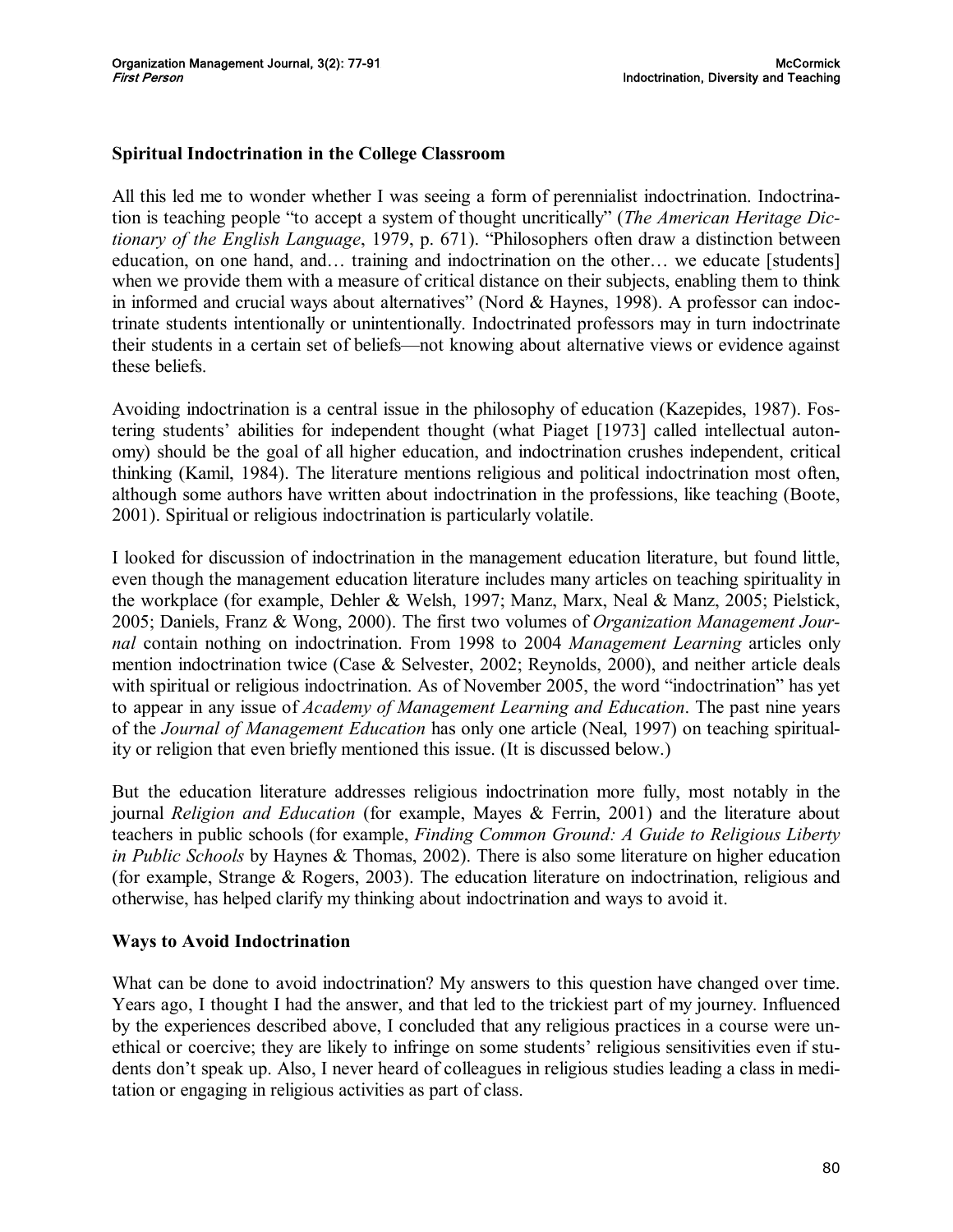I wrote up my thoughts and submitted them to a management education journal's special issue on teaching about spirituality in the workplace, confident my article would be accepted. But I was wrong. Not only did it get soundly rejected, one of the reviewers wrote, "what concerns me about this manuscript is the tone. In a special issue of articles on spirituality, it seems important that the tone of all the articles reflect respect and compassion toward colleagues as well as toward students." That hurt. Did I lack compassion toward my colleagues? I certainly criticized some colleagues and said that my approach was better. You don't see a lot of criticism of colleagues in management education journals; I had clearly broken a norm. Was I being a judgmental jerk on his high horse? To use a Biblical analogy, was I condemning my colleagues and the splinters in their eyes, while I have a log stuck in mine? This, among other things, led me to question my inflexible position, and to try to see things from the point of view of my colleagues who had students en gage in religious practices in their courses.

Another thing that led me to change my mind was the literature. I read about classes taught by colleagues I respected who had students engage in religious practices, without seeming to cause any problems. So I asked myself, if religious practice isn't wrong in all courses, under what conditions can it be right? The rest of the paper discusses six conditions under which it can be done (see Table 1). They include:

- 1. When students are offered the opportunity for informed consent
- 2. When learning activities are designed for students from all spiritual perspectives
- 3. When the course is *about* spirituality and religion
- 4. When the readings and learning activities present diverse perspectives
- 5. When the instructor encourages respect towards others' points of view
- 6. When instructors present their perspective as one among many

#### **Informed Consent**

One course in particular helped change my thinking. In Andre Delbecq's (2000) course about spirituality for business leadership, he held a prayer and meditation session in each class, including a Lakota Sioux "prayer and meditation focused on the gifts we receive from our spiritual elders as guides for the journey" (p. 119), and Zen walking meditation. I corresponded with him and it be came clear that my blanket condemnation of religious practices in the class was wrong. One thing that made it possible to engage in such intense, experiential, spiritual practices in class was informed consent. He interviewed all the potential students beforehand and discussed what the class involved. Delbecq says about his current practices:

*Presently, I send the course description, syllabus, description of modules, and reading list to every student who electronically enrolls in the course (in our system at least a month prior to classes commence). This allows them to peruse the content, readings, type of experiential content (prayer/meditation/reflection), and determine if this is truly a seminar experience that they feel called to. The course is of course an elective (personal communication, October 6, 2004).*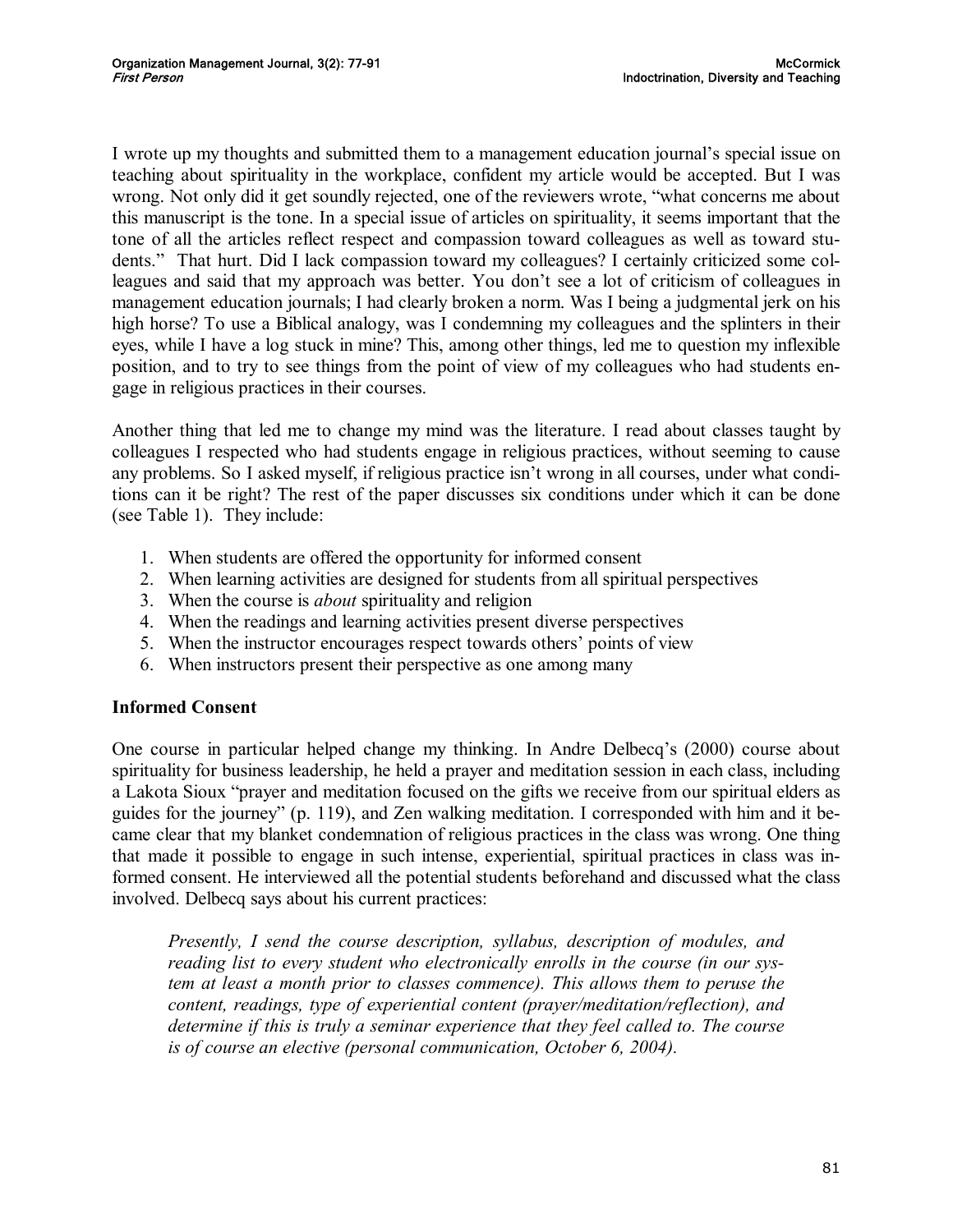| Principle                                     | Do's and Don'ts                                                                                                                                                                                                                                            | <b>Practical Suggestions for Implementing</b>                                                                                                                                                                                                                              |
|-----------------------------------------------|------------------------------------------------------------------------------------------------------------------------------------------------------------------------------------------------------------------------------------------------------------|----------------------------------------------------------------------------------------------------------------------------------------------------------------------------------------------------------------------------------------------------------------------------|
| Ensure<br>Informed<br>consent                 | Make sure all students are<br>informed about what's in-<br>volved in the class, includ-<br>ing spiritual or religious<br>practices, and that they can<br>freely chose to take or not<br>take the course.                                                   | Options include:<br>• Interviewing students beforehand;<br>• Giving students syllabus, readings, description of<br>learning activities in advance;<br>• Reviewing potentially objectionable activities on<br>first day of class (if not too late for students to<br>drop). |
| Use<br>universal<br>educational<br>design     | Design the course so that a<br>positive learning environ-<br>ment is created for all<br>students, no matter what<br>their spiritual or religious<br>orientation.                                                                                           | • Imagine that you are a student in your class and<br>that you are a member of as many spiritual or re-<br>ligious groups you can-including unpopular<br>ones;<br>• Ask yourself if any learning activities or readings<br>create a problem for any group.                 |
| Teach about<br>the topic                      | Remember that you teach<br>from a standpoint of aca-<br>demic authority, not spiri-<br>tual authority. You are a<br>professor, not a minister.<br>Teach about religion and<br>spirituality. Don't teach one<br>perspective as the unques-<br>tioned truth. | • Ask yourself, "Am I presenting my perspective<br>on spirituality and religion as the one right one?<br>Do I support students who present other views?<br>Am I open to my views being challenged?"                                                                        |
| Present<br>diverse<br>perspectives            | Don't present only your<br>perspective on religion and<br>spirituality. Present differ-<br>ent points of view.                                                                                                                                             | • Include readings from different spiritual and re-<br>ligious traditions;<br>• If you are a perennialist, make sure students<br>learn that this is a contested stance and expose<br>them to critiques and alternatives.                                                   |
| Encourage<br>respect                          | Establish a set of norms<br>that make it safe to discuss<br>different spiritual and reli-<br>gious perspectives.                                                                                                                                           | • Go over the norms explicitly the first day of<br>class;<br>• Use a process like barn raising, inter-religious<br>dialogue, or appreciative inquiry.                                                                                                                      |
| Present your<br>perspective as<br>one of many | Do not privilege your own<br>religious beliefs.                                                                                                                                                                                                            | • Ask students to say their spiritual orientation in<br>an opening exercise. Disclose your own as well;<br>• Act as a participant in as many learning activities<br>as you can;<br>• Tell students to stop you if they see you impose<br>your views on them.               |

### **Table 1 Avoiding Indoctrination**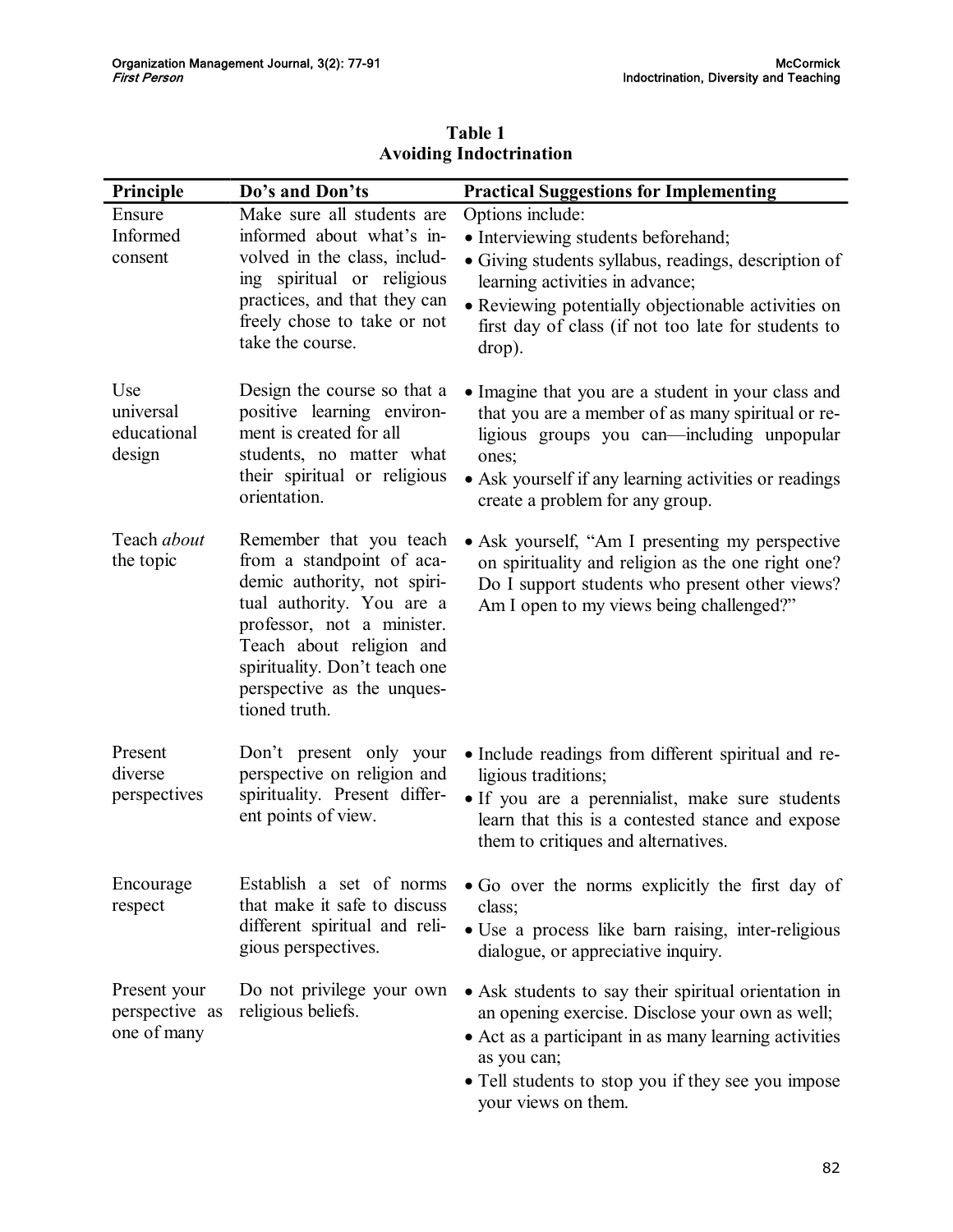I also talked to a colleague in religious studies who explained that some religious studies profes sors use spiritual practices as part of their courses, and some don't. I realized that although deep, experiential activities might intrude on students' spiritual integrity in a required course or a course where they don't know that spiritual activities will be practiced in class, a course where the professor ensures informed consent would not be invasive. Andre Delbecq's course was not invasive because the students were informed about the meditation and prayer in advance and freely chose to take the class.

### **Universal Educational Design**

The design principle of creating buildings, products, and services that all people can use regardless of age or disability—is called universal design. I've tried something similar—designing my course so that it creates a positive learning environment for all people—no matter their spiritual or religious orientation. I imagined that I was a student in the class and that I was a Wiccan, an atheist, an evangelical Christian, an Orthodox Jew, a Jain, a Mormon, etc. I imagined as many spiritual or religious groups as I could—including new religious movements that some dismiss as cults (like the Movement of Spiritual Inner Awareness). I was sure to include groups that were not particularly popular in my intellectual circles or university. When I worked in a liberal arts college, I imagined that the class included students from working class evangelical groups. (If you teach in the "Bible belt," imagine how a Wiccan, a practitioner of Santeria, or an atheist may ex perience your course.) I would have done this even if I never had a Mormon or Wiccan in my class. The point of this thought experiment was to create learning activities that respected each student's spirituality.

I've always made it a point to keep in mind how an atheist might experience my course about spirituality and religion in the workplace. This led me to make sure that the definition of spirituality presented in my course included the *secular* as well as the *sacred*. This made it easier to make sure that the assignment on how one integrated one's spiritual life with one's work life could be completed by an atheist just as easily as a believer—even though no atheists enrolled in the class for five years.

#### **Teaching** *About* **the Topic**

Another influence on my thinking was the education literature. It suggests teaching *about* spirituality and religion instead of taking the "how to" approach. Support for the "teaching about" ap proach also comes from a statement—"Religion and the Public School Curriculum: Questions and Answers" (1994)—endorsed by 17 national education and religious organizations representing a wide variety of religious and political views—from conservative to liberal. The statement "draws a sharp distinction between… indoctrination… on one hand, and, on the other, …*teaching about* religion" [emphasis theirs] (Nord & Haynes, 1998).

If I taught students to accept a system of spiritual or religious thought, I would be acting primarily as a spiritual teacher—an inappropriate and narrow role for a management professor. Students in search of spiritual guidance are better served by consulting their minister or Zen master than by taking a management class. Ministers, Rabbis and other spiritual teachers help others learn how to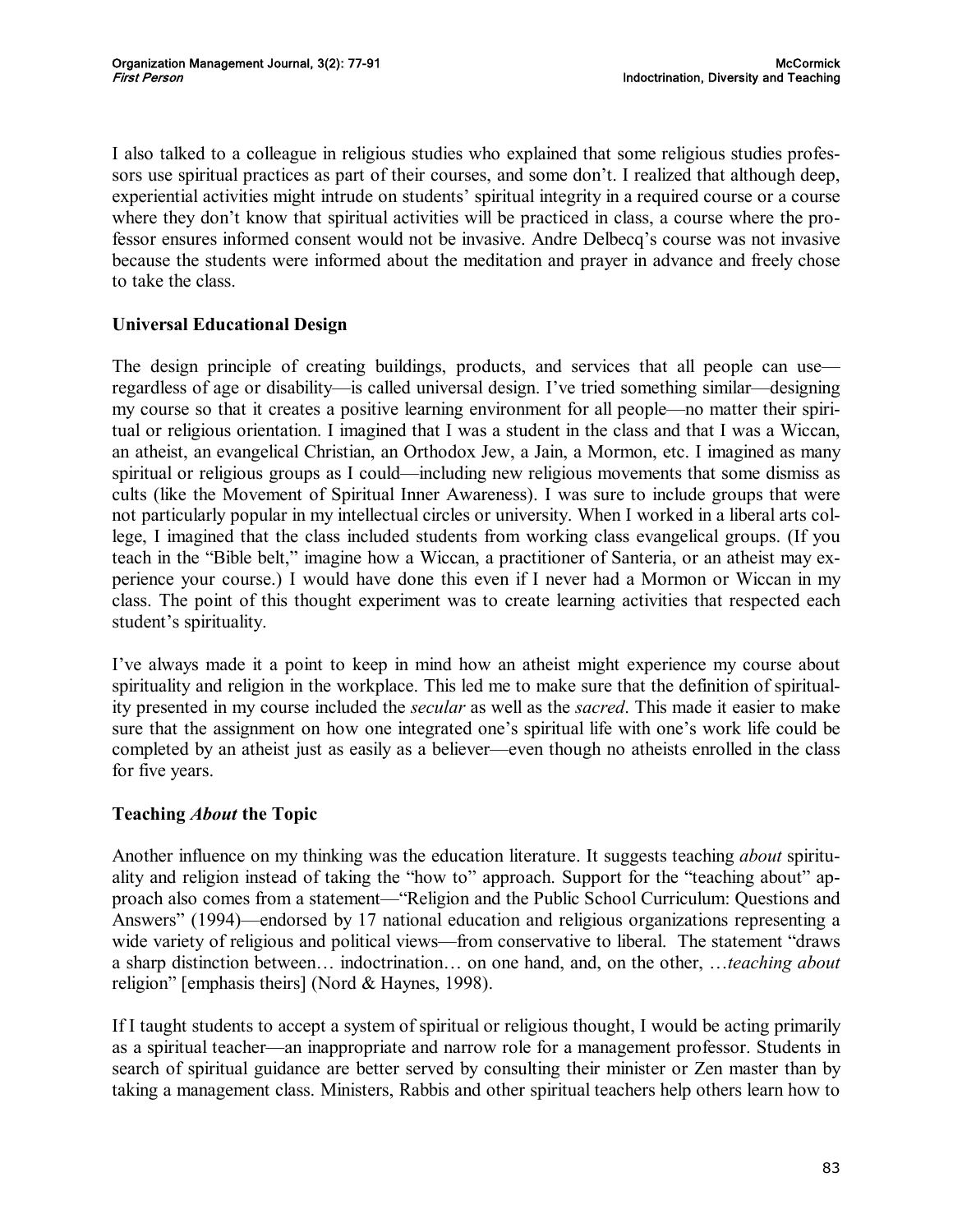live within their tradition. If I set myself up as spiritual teacher in a university class, it would be deceptive (and therefore unethical) as it would obscure the fact that I speak with a great deal more authority on managerial than spiritual matters. Studying religion in secular colleges sharply differs from study at your local Zen center, coven, or temple. The professoriate offers something different than the spiritual teacher.

My course about spirituality and religion in the workplace uses this "teach about" approach and introduces students to the ways that people bring spirituality and religion to their work in different spiritual traditions and times—giving students a broader perspective. A *roshi* or *imam* doesn't usually offer that breadth of knowledge, but a university does.

Mind you, I have nothing against students gaining some practical "how to" knowledge from a course as they read the texts and listen to their classmates. In my course, I encourage students to explore and think through their own spiritual values (and try not to impose my own). The course encourages students to reflect on how well their work lives align with their spiritual values. Some times students find spiritual techniques they can use or attitudes toward spirituality and work that hold meaning for them, but I don't advocate any particular religious practices; I simply encourage them to look at how others do it, to reflect on their own spirituality, and to try to integrate their spirituality with their work. They also write a paper about how they integrate their spirituality with their work.

### **Diverse Perspectives**

I present diverse perspectives when teaching about spirituality and religion in the workplace. The organizational context in which many courses operate—the secular university—for the most part values treating all spiritualities and religions equally. I do too, and it helps me avoid spiritual and religious indoctrination in my course. It also encourages students to develop their abilities at perspective taking (McCormick, 1999; Selman, 1980). The ability to take the perspective of others is teachable (Reimer, Paolitto, & Hersh, 1990), is the basis of ethical thought, and is an essential skill for managers.

My course presents spiritual and religious diversity in the readings, including Christianity (Chap pell, 1993; Williams & Houck, 1978; National Council of Catholic Bishops, 1986), Judaism (Tauber, 1990), Hinduism (Prabhavananda & Isherwood, 1972), Buddhism (Lori, n.d.), Taoism (Chuang Tzu, 1965), twelve step programs, and spiritually independent writers (McCormick, 1994). I include readings from ancient, primary spiritual sources such as the *Bhagavad Gita* (Prabhavananda & Isherwood, 1972) to relatively recent and more popular sources such as the *New York Times* (Shorto, 2004), *Harvard Business Review* (Learned, Dooley, & Katz, 1959) and *Fortune* (Gunther, 2001). In their book on religion in the curriculum, Nord and Haynes (1998) emphasize the importance of including a historical approach, pointing out that the "study of history also provides us with critical distance from the present" (p. 77). They also argue for including primary as well as secondary sources when teaching about religion, quoting John Stuart Mill (1859/1965) who wrote that students should hear about religious points of view,

*from persons who actually believe them...in their most plausible and persuasive form... Ninetynine in a hundred of what are called educated men...have never*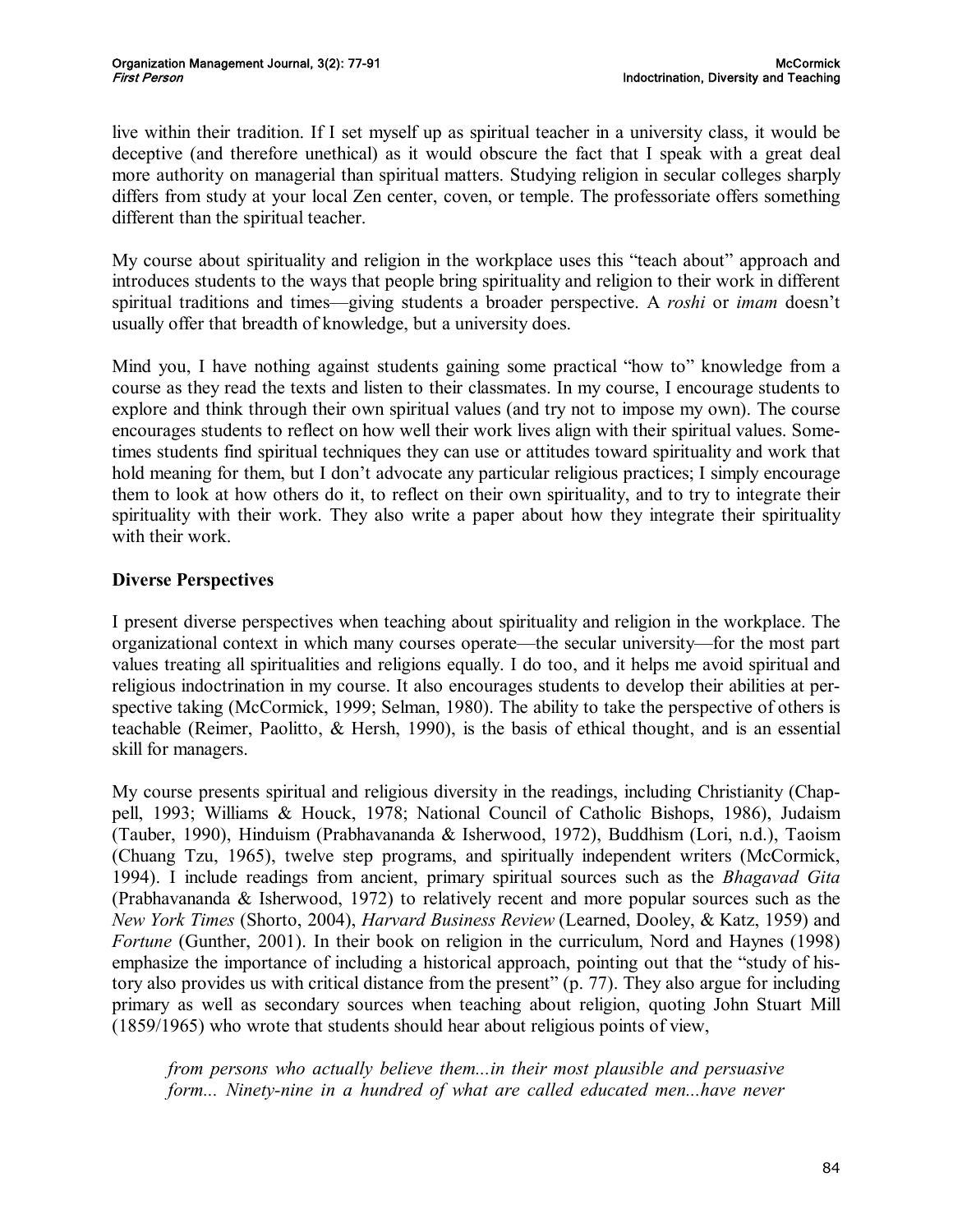*thrown themselves into the mental position of those who think differently from them...and consequently they do not, in any proper sense of the word, know the doctrine which they themselves profane ( p. 287).*

Students from a variety of different spiritual backgrounds have found the readings meaningful and have even given copies of them to their friends.

Andre Delbecq's (n.d.) course for MBAs and CEOs on "Spirituality for Business Leadership" also provides a good example of spiritually diverse readings. He includes Eastern Orthodox, Hindu, Catholic, Quaker, Jewish, Taoist, Muslim, and Buddhist readings.

### **Respect for Others' Spirituality and Religion**

I originally taught this course about spirituality and religion in the workplace at a university where the students generally embraced spiritual approaches from outside the mainstream. So feminist Goddess worshippers did not get much criticism, but I regularly had to expend some effort to make sure the few conservative or mainstream Christians could express their views. In one class, a student—Martha—was the lone evangelical Christian. A Wiccan student was discussing how offended she was by the somewhat coercive proselytizing of a Christian coworker. When Martha began to explain how the situation may have looked from the viewpoint of the proselytizer, sev eral students verbally attacked her. I had to interrupt and help legitimize what Martha was trying to do—giving the class the opportunity to view a conflict from both sides.

I make it very acceptable to hold unpopular spiritual views. In my class I used the "barn raising" approach developed by Michael Kahn (Kahn, 1995; McCormick & Kahn, 1994) to foster a classroom culture of respect for diversity. Barn raising encourages students to try out and build upon different views, even if the views are unpopular. Just like an old fashioned farming community might get everyone together to build a barn for one farmer, everyone in the discussion tries to build an idea together. This approach helps students to learn how to take the perspective of oth ers.

In Andre Delbecq's (2000) course mentioned earlier, he sets ground rules for encouraging respect for others' spirituality and religion in his class by using "Appreciative Inquiry, used by Episcopal Archbishop Swing in his leadership of interreligious dialog, and dialogic protocols. This established a set of norms for class discussion and sense of safety" (p. 118). "Appreciative Inquiry focuses us on the positive aspects of our lives and leverages them to correct the negative. It's the opposite of 'problemsolving" (White, 1996, p. 472).

*Spiritual and religious diversity in the workplace.* Just as I set up my course to promote respect for spiritual and religious diversity in the classroom, I teach students to respect spiritual and reli gious diversity in the *workplace.* In my part of the U. S. (southern California), it's an unusual workplace that employs people who share identical spiritual or religious views. A course about spirituality and religion in the workplace can offer a model for the kind of respect and tolerance that can be fostered in the workplace. One of the best researched and most widely cited studies of spirituality in the workplace highlights the importance of providing a model. Mitroff and Denton (1999) found that most people wished ardently that they could express their spirituality in the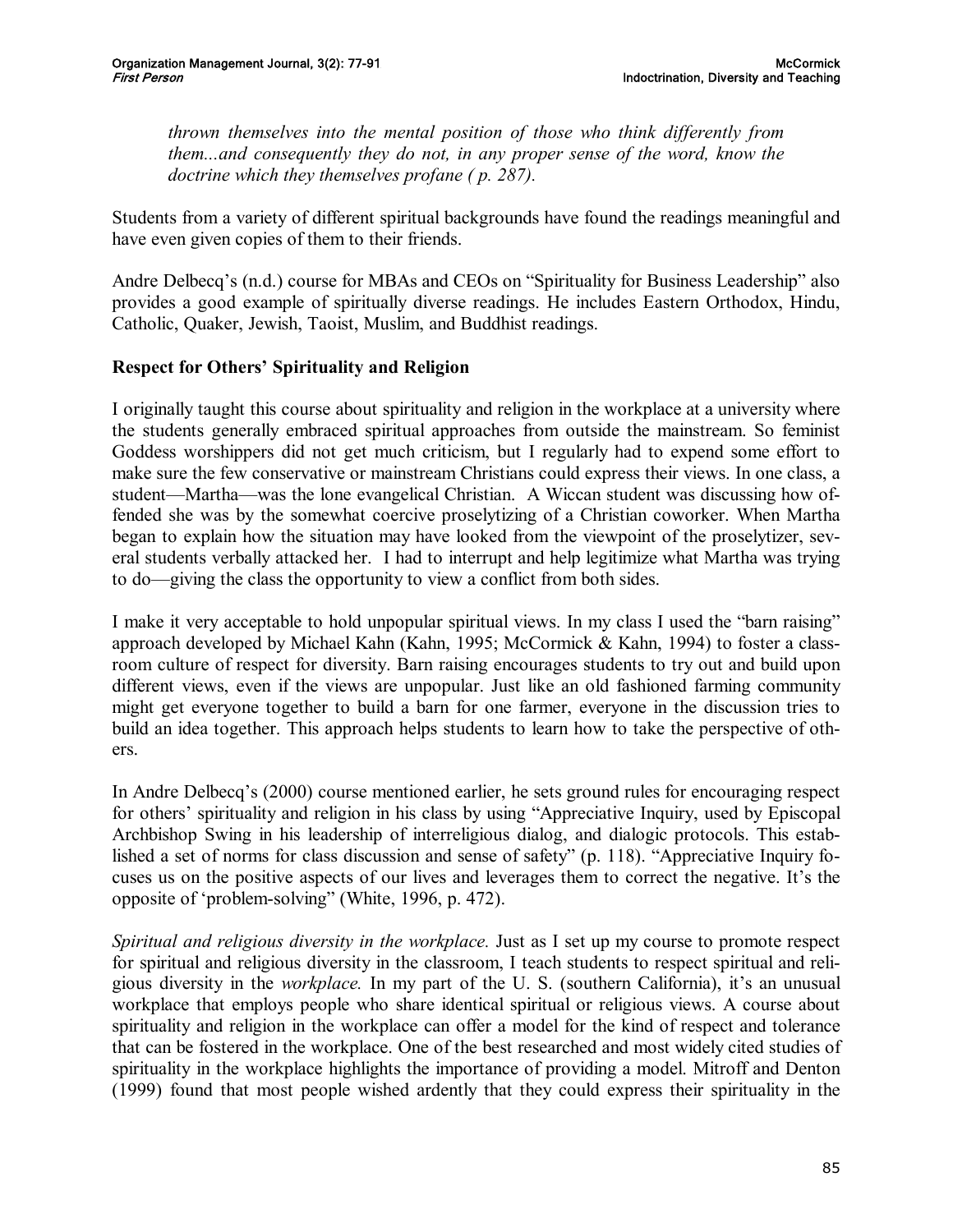workplace. At the same time, most were extremely hesitant to do so because they had strong fears and doubts that they could do so without offending their peers. As a result, they felt a deep, persistent ambivalence toward spirituality. Their fears were probably due to the fact that they were unaware of any systematic ways in which they could discuss spirituality and didn't know of positive role models to use as guides for fostering spirituality in the workplace (p. 87).

As a reviewer of this article wrote, there is a "fine line between moral relativism and acceptance based on diverse approaches to religion and spirituality." Although I encourage respect for di verse *spiritual* perspectives, I am nota *moral* relativist. I advocate specific solutions to ethical problems that sometimes come up when people try to bring their spirituality to their work, such as managers infringing on subordinates' spiritual or religious freedom. I argue that if students work for secular organizations, engaging in spiritual or religious discrimination violates basic ethical standards. We explore the issue of discrimination by looking at a case drawn from the newspaper about a fundamentalist Christian police chief who favored members of his church when it came to promotions (Weinstein & Serrano, 1992). The discussion helps students realize the moral and le gal problems that arise when a manager discriminates against people from other religions. I also have students read "Guidelines for Religious Exercise and Religious Expression in the Federal Workplace" (Clinton, 1997) by the Clinton White House. This remarkably well thought out set of guidelines maintains the balance between peoples' right to religious expression in the federal workplace and others' right to be free from religious harassment. The Clinton administration de signed this policy for the government workplace but it applies equally well to any secular or religiously pluralistic organization.

## **One Amongst Many Perspectives**

It's difficult to talk about spirituality and religion in a management classroom (Manz, Marx, Neal & Manz, 2005) because of pressure on teachers to present themselves as people who have had their spirituality extracted during classroom hours (Mooney, 1994). This is not a neutral attitude towards spirituality and religion, "it is anything but neutral to ignore religion. Neutrality cannot mean… silence" (Nord & Haynes, 1998). Brent Coffin (1995) put it well:

*I think teachers . . . are often uncomfortable knowing how to talk about faith in the classroom in a way that is respectful of the growing diversity that our [students] bring into the classroom. And I think we, as citizens, very often fundamen tally confuse the rightful separation of church and state with the notion that religion and moral convictions do not belong in our public life. They very much do belong outside of the home and outside of the place of worship ... I think it is a confusion to think that we should leave our convictions at home. They should come forth and they should be articulated as reasons why we believe the things we do, why we advocate the policies we do.*

Despite the pressure to present oneself as without spiritual convictions, modeling the respectful expression of one's spirituality allows students to see that people can comfortably express their spirituality in a secular work setting without imposing it on others. If I were to suppress my spirituality or religion in the classroom—in my workplace—I would be teaching students that they should do the same in their workplaces. I try to practice what I preach by talking about my own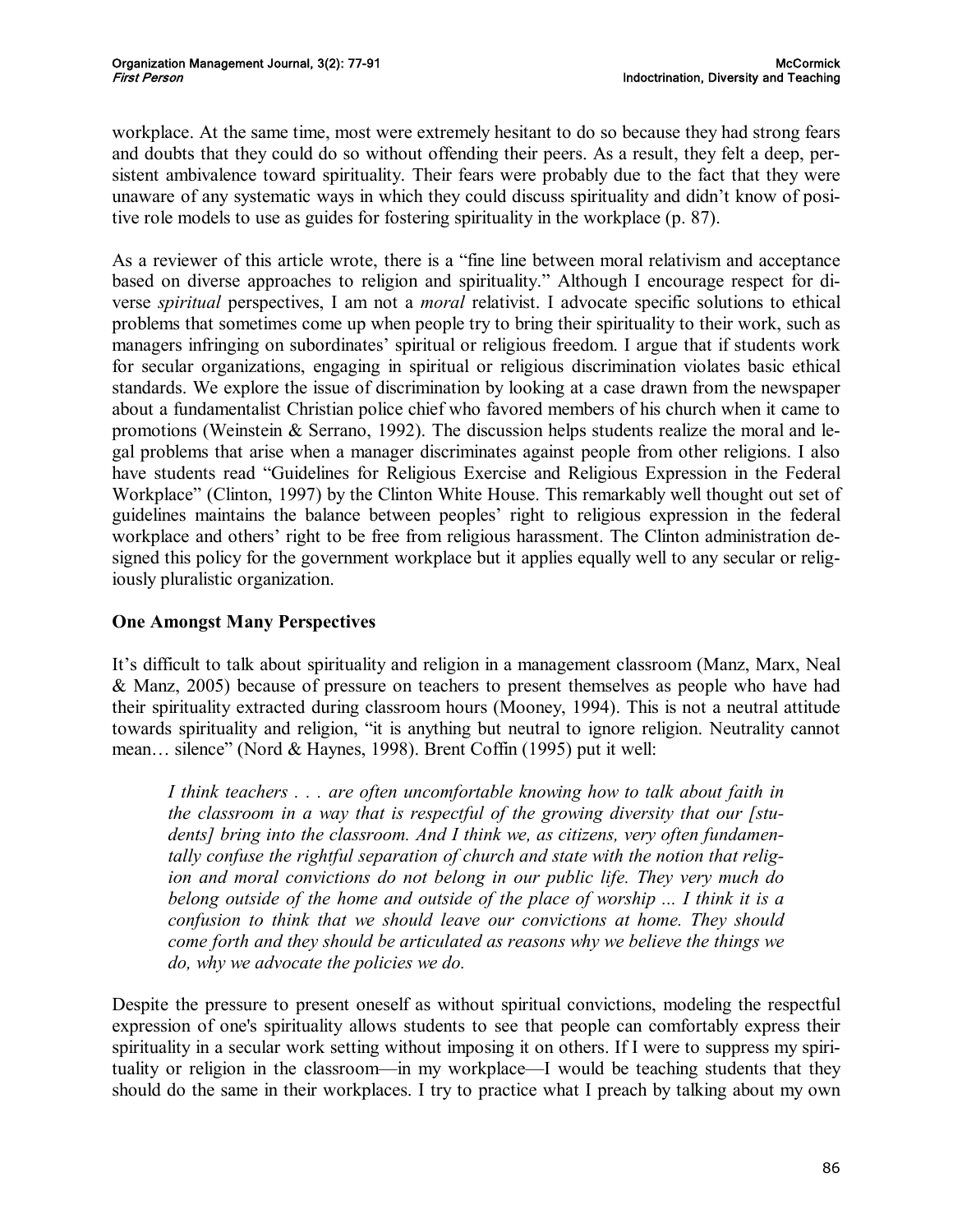beliefs openly, and making it clear that I see them as only one system among many valid belief systems. I try to disclose, examine, and reflect on my spiritual beliefs, and so the model disclosure, examination, and reflection I ask of my students.

We all describe our spiritual orientations in an introductions exercise that opens the class. I explicitly present my beliefs as one amongst many. This helps create a safe atmosphere where students see that it is acceptable to say he or she is Muslim, atheist, fiercely independent, twelve-step, born-again Christian, Wiccan, or Episcopalian.

During the first class, I explain to the students that I don't want to impose my spiritual views on them and that if anyone feels I am, to immediately let me know. This stance is very similar to one of Judi Neal's (1997) guidelines for teaching management education from a spiritual perspec tive—"Respect and Honor the Beliefs of Others." She writes, "it is extremely important to me that students do not feel that I am imposing my belief system (spiritual or otherwise) on them" (p. 136). I try to be open, explaining that I am teaching this topic of spirituality and religion not as an expert in religious studies but as an expert in organization studies who has a deep interest in spirituality, that I am one inquirer among the many in the classroom, and that I hope that we can ex plore spirituality and religion in the workplace together.

### **Conclusion**

I've seen a born-again Christian hotel manager make the uncomfortable realization that it would be unethical to discriminate against a Wiccan employee; gained a greater appreciation of Japanese spirituality and how it can be expressed in one's physical environment from a student who worked for Toyota; and seen students realize that they can talk about spirituality and religion at work without offending others. Many students learn of spiritual practices that interest them and come to appreciate approaches to spirituality in the workplace that they had not thought of before. Others learn that, far from being new, discussion of spirituality in the workplace business goes back thousands of years. They learn how to integrate their spirituality with their work—not how I think they should do it, but how *they* think they can do it. And this kind of learning makes teaching about spirituality and religion in the workplace worthwhile.

#### **Indoctrination in Other Areas of Business Education**

So far I have discussed the problem of spiritual or religious indoctrination in management educa tion. But what of other topics? Indoctrination can happen in many subjects in management educa tion; my experience is that the most likely subjects in which indoctrination can happen are those of a political, economic, and managerial nature.

Business ethics and business and society courses often have a lot of political content. The text book I was assigned when I taught business ethics taught a pretty standard liberal political ideol ogy. I applied many of the principles discussed here when I taught the course, as I did not want my students to leave simplistically thinking liberalism is good and conservatism is bad. I agree with one of my left-wing activist colleagues who said he'd much rather graduate a conservative student who could think for herself and who had reflected on her views, than to graduate a liberal who shared his politics but simply mouthed platitudes.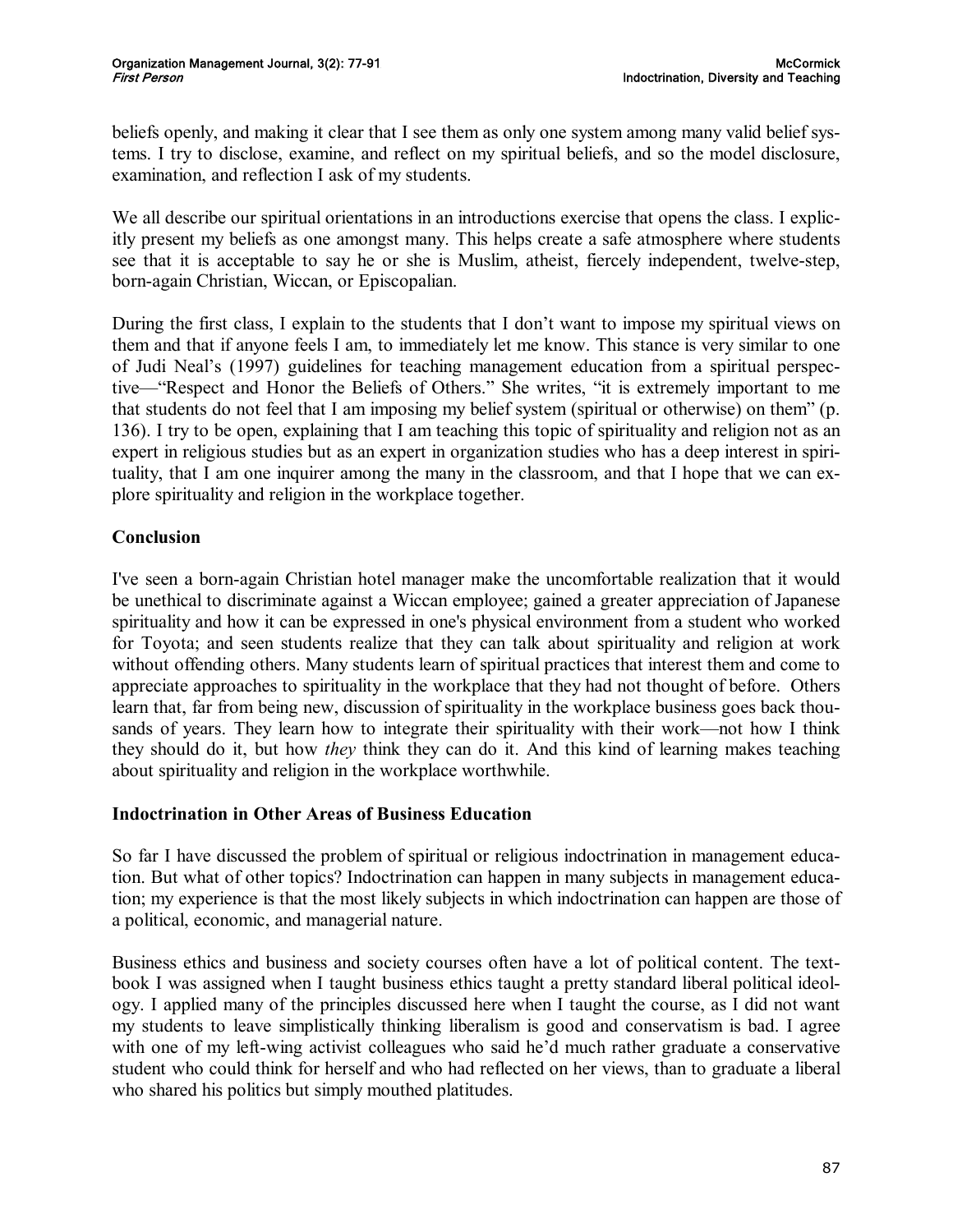The teaching of economics can at times fall into indoctrination. The *National Content Standards in Economics* (National Council on Economics Education, 1997) gives us a surprisingly candid recommendation for economic indoctrination; recommending that economics teachers present only the dominant neoclassical model and ignore other perspectives because they could lead to "confusing and frustrating teachers and students who are then left with the responsibility of sorting the qualifications and alternatives without a sufficient foundation to do so" (p. viii). The rec ommendations never mention environmental or ethical dimensions of economic decisions. Gov ernment is criticized and the free market is praised. These recommendations give new meaning to the term "free market fundamentalism."

Management too is highly ideological. Throughout graduate school, I began to feel uneasy with the management literature I was studying. As a naïve youth, I assumed that I was studying the facts about organizations—facts that came from objective research. Eventually it dawned on me that what I wasn't learning "the facts" about management at all, I was learning ideology. The lit erature all seemed to have a kind of liberal-antiauthoritarian-humanistic-psychology mushy feel to it. Now I'm as antiauthoritarian as the next guy but I began to wonder. This ideology wasn't be ing taught in a way that encouraged critique. It was hegemonic.

Others have commented on management's ideological nature. A reviewer of this article suggested that, "certain brands of management theory have a highly functional orientation and indoctrinate students into an uncritical acceptance of instrumental views of management and organizations." In Cameron, Ireland, Lussier, New and Robbins' (2003) article, "Management Textbooks as Propa ganda," the best selling textbook author Stephen Robbins makes a nice connection between reli gious and managerial ideology when he wrote,

*I see my books as supporting an ideology. But, of course, all textbooks sell an ide ology.* OB books... for the most part, support a managerial perspective. This re*flects the market—business schools. We need to genuflect to the Gods of produc tivity, efficiency, goals, etc." (p. 714).*

Robbins is right. All textbooks do sell ideology, and to admit teaching ideology is not bad. One can't escape it. It's either one ideology or another. The question is, how can we teach an ideologically infused subject so it encourages students to reflect upon and critically analyze those ide ologies, that is, so that it promotes education and not indoctrination? My hope is that the princi ples presented here may help with that question—in a course about spirituality and religion in the workplace, or anywhere else in the management curriculum.

# **REFERENCES**

- *The American heritage dictionary of the English language.* (1979). Boston, MA: Houghton Mifflin.
- Boote, D. N. (2001). An "indoctrination dilemma" in teacher education? *Journal of Educational Thought,* 35(1) 61-82.
- Cameron, K. S., Ireland, R. D., Lussier, R. N., New, J. R., & Robbins, S. P. (2003). Management textbooks as propaganda. *Journal of Management Education.* 27(6) 711-729.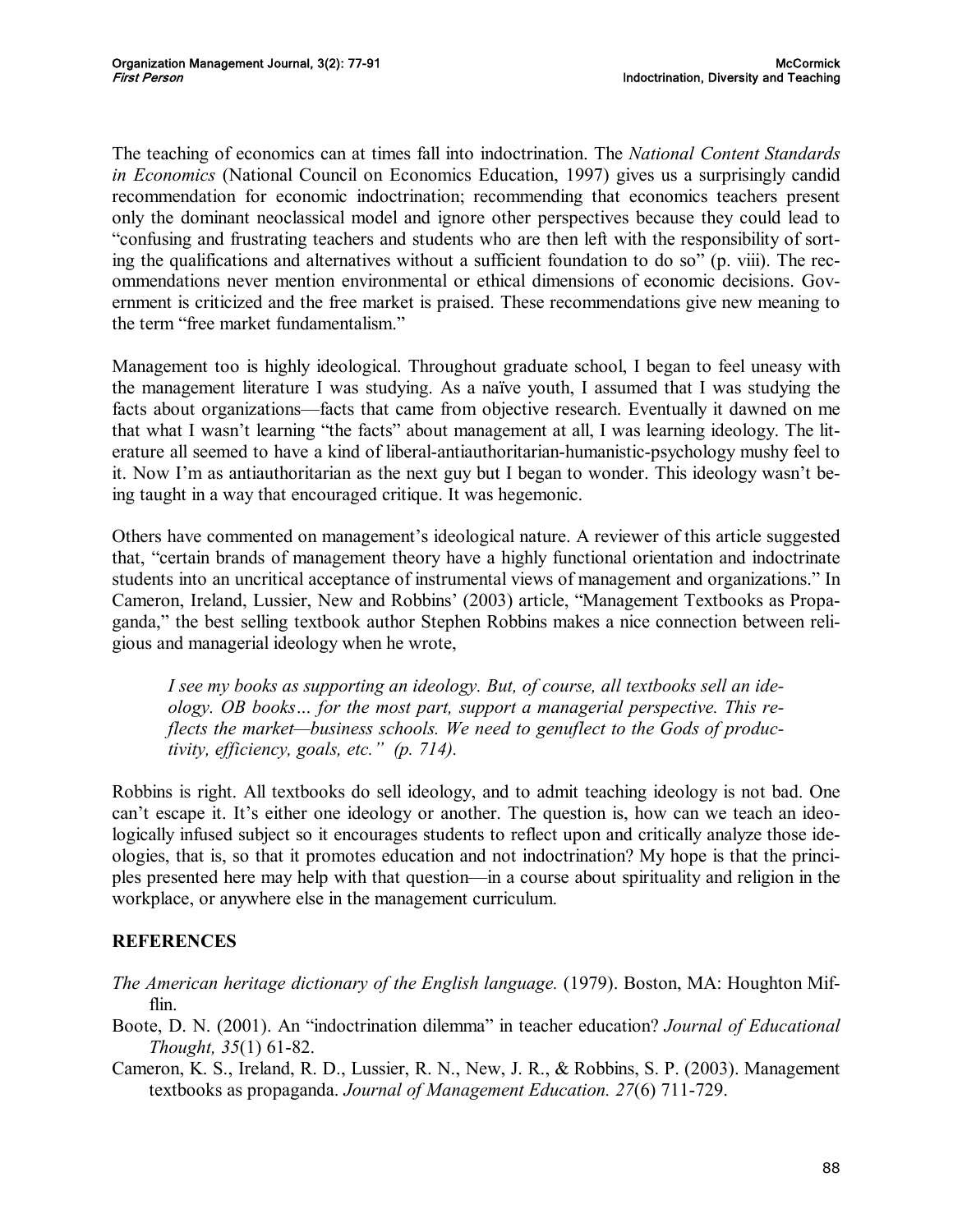- Case, P. & Selvester, K. (2002). Watch your back: Reflections on trust and mistrust in manage ment education. *Management Learning*, 33(2), 231-247.
- Chappell, T. (1993). From toothpaste to theology. *New Age Journal*, 82-86, 148-151.
- Chuang Tzu (1965). The need to win, Duke Hwan and the wheelwright, The woodcarver. In T. S. Merton (Trans.), *The way of Chuang Tzu* (pp. 107, 82, 83, 110, 111). New York: New Directions.
- Clinton, W. J. (1997). Guidelines on religious exercise and religious expression in the federal workplace. Retrieved November 20, 2005, from

http://clinton2.nara.gov/WH/New/html/19970819-3275.html

- Coffin, B. (1995, June). Remarks on the radio talk show "Which Way L.A.?" hosted by Warren Olney on KCRW, Santa Monica.
- Daniels, D., Franz, R. S., & Wong, K.A. (2000). Classroom with a worldview: Making spiritual assumptions explicit in management education. *Journal of Management Education, (24)*5 540-562.
- Dehler, G. E. & Welsh, A. (1997). Discovering the keys: Spirit in teaching and the journey of learning. *Journal of Management Education, 21(4) 496-509.*
- Delbecq, A. (2000). Spirituality for business leadership: Reporting on a pilot course for MBAs and CEOs. *Journal of Management Inquiry*,  $9(2)$ , 117-129.
- Delbecq, A. (n.d.). Business leadership as a spiritual calling: Pedagogical approaches and spiritual journeys of Silicon Valley MBAs. Unpublished manuscript.
- Fields, R., Taylor, P., Weyler, R., & Ingrasci, R. (1984). *Chop wood carry water: A guide to finding spiritual fulfillment in everyday life*. Los Angeles, CA: Jeremy P. Tarcher.
- Gunther, M. (2001). God and business. *Fortune, 144*(1), 58 –71.
- Haynes, C. C. & Thomas, O. (2002). *Finding common ground: A guide to religious liberty in public schools*. Nashville, TN: First Amendment Center.
- Hick, J. (1985). *Problems of religious pluralism*. New York: Saint Martin's Press.
- Horgan, J. (2003). *Rational mysticism: Dispatches from the border between science and spirituality*. Boston, MA: Houghton Mifflin.
- Huxley, A. (1945). *The perennial philosophy.* New York: Harper.
- Kahn, M. (1995). *The Tao of conversation: How to talk about things that really matter, in ways that encourage new ideas, deepen intimacy, and build effective and creative working rela tionships*. Oakland, CA: New Harbinger.
- Kamil, C. (1984). Autonomy: The aim of education envisioned by Piaget. *Phi Delta Kappan, 65*, 410415.
- Kazepides, T. (1987). Indoctrination, doctrines and the foundations of rationality. *Philosophy of Education.* Urbana, IL: Philosophy of Education Society.
- Keeton, M. T. (1982). Experiential education. In H. Mitzel (Ed.), *The encyclopedia of educational research*. New York: MacMillan.
- Kripal, J. J. (2003). In the spirit of Hermes: Reflections on the work of Jorge N. Ferrer; Revisioning transpersonal theory: A participatory vision of human spirituality. *Tikkun, 18*(2), 67.
- Learned, E. P., Dooley, A. R., & Katz, R. L. (1959). Personal values and business decisions. *Harvard Business Review, 37 (2), 111-120.*
- Lori, J. D. (n.d.). Work-Practice. In Zen Center of Los Angeles' *Aspects of Zen practice*. (Available from ZCLA, 923 S. Normandy Avenue, Los Angeles, CA 90006).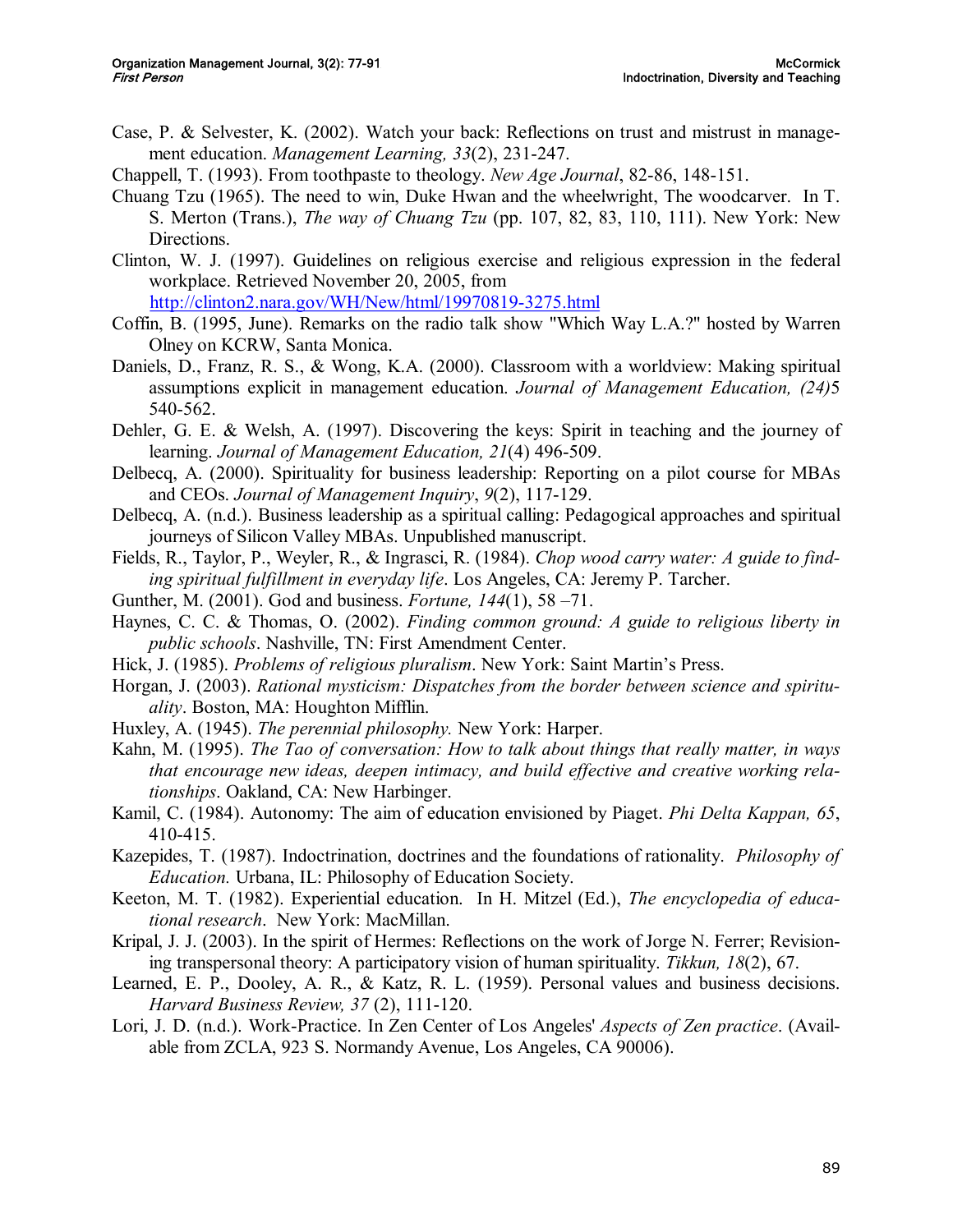- Manz, K., Marx, R. D., Neal, J. A., & Manz, C. C. (2005). Language is the first issue: Discussing spirituality in the management classroom. Paper presented at the *Academy of Management Annual* meeting, Honolulu, HI.
- Mayes, C. & Ferrin, S. E. (2001). Spiritually committed public school teachers: Their beliefs and practices concerning religious expression in the classroom. *Religion and Education*, 28(1) 75-94.
- McCormick, D. W. (1993). Critical thinking, experiential learning, and internships. *Journal of Management Education, 17, 260-262.*
- McCormick, D. W. (1994). Critical thinking and credit for prior experiential learning. *Journal of Management Education, 18(3), 342-350.*
- McCormick, D. W. (1994). Spirituality and management. *Journal of Managerial Psychology, 9*  $(6)$ , 5-8.
- McCormick, D. W. (1999). Listening with empathy: Taking the other person's perspective. In A. Cooke, A. Craig, B. Greig, & M. Brazzel (Eds.), *Reading Book for Human Relations Train ing* (pp. 57-60). Arlington, VA: NTL Institute.
- McCormick, D. W. & Kahn, M. (1994). Barn raising: Collaborative group process in seminars. In L. B. Barnes, A. J. Hansen, & C. R. Christensen (Eds.), *Teaching and the case method: Text, cases, and readings* (3rd ed., pp. 194198). Cambridge, MA: Harvard Business School Press.
- Mill, J.S. (1859/1965). *On liberty*. In M. Lerner (Ed.), *Essential works of John Stuart Mill* (pp. 249-360). New York: Bantam Books.
- Mitroff, I. & Denton, E. (1999). A study of spirituality in the workplace. *Sloan Management Re view, 40, 83-92.*
- Mooney, C. M. (1994, May 4). Devout professors on the offensive: Some academics say it is time to acknowledge the role religion plays in their scholarship. *Chronicle of Higher Education*, p. A18, A21-A22.
- National Council of Catholic Bishops (1986). *A pastoral message: Economic justice for all*. Washington, D.C.: United States Catholic Conference, Inc.
- National Council on Economics Education (1997). *National content standards in economics*. New York: Author.
- Neal, J. (1997). Spirituality in management education: A guide to resources. *Journal of Manage ment Education, 21(1), 121-139.*
- Nord, W. A. & Haynes, C. C. (1998). *Taking religion seriously across the curriculum*. Alexan dria, VA: ASCD. Retrieved November 21, 2005, from [http://www.ascd.org/portal/site/ascd/template.book/menuitem.83f4b2b5537730a98d7ea2316](http://www.ascd.org/portal/site/ascd/template.book/menuitem.83f4b2b5537730a98d7ea23161a001ca/?bookMgmtId=493e44dbdecaff00VgnVCM1000003d01a8c0RCRD)  1a001ca/?bookMgmtId=493e44dbdecaff00VgnVCM1000003d01a8c0RCRD
- Piaget, J. (1973). *To understand is to invent*. New York: Viking.
- Pielstick, C. D. (2005). Teaching spiritual synchronicity in a business leadership class. *Journal of Management Education, 29(1)* 153-159.
- Prabhavananda, S., & Isherwood, C. (Trans.). (1972). Karma yoga. *Bhagavad Gita.* Hollywood, CA: Vedanta Press.
- Religion in the public school curriculum: Questions and answers. (1988/1994). In C. C. Haynes (Ed.), *Finding common ground: A First Amendment guide to religion and public education* (chap. 6, pp. 1-4). Nashville, TN: First Amendment Center.